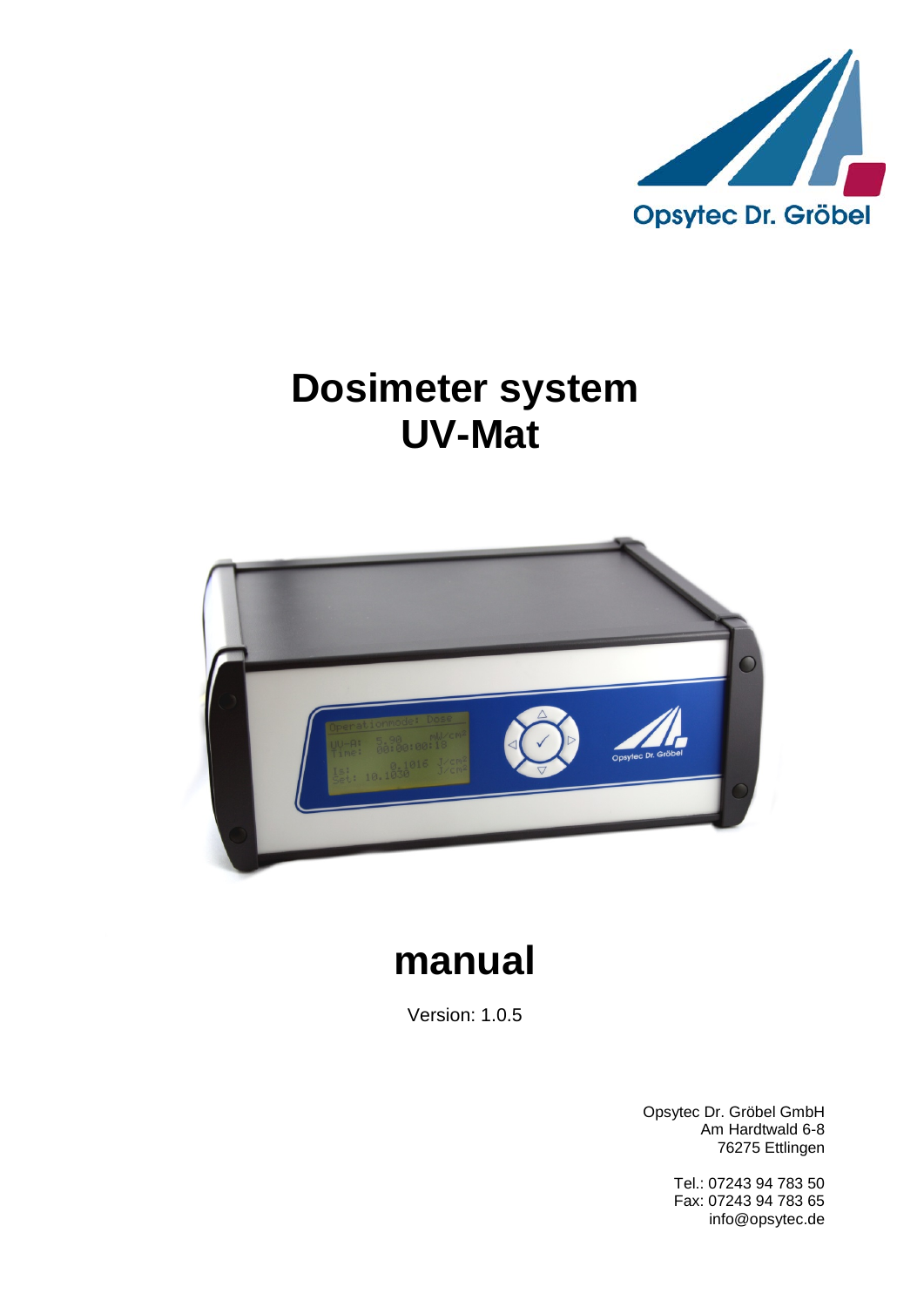# **Content**

| 2              |       |                                                             |  |
|----------------|-------|-------------------------------------------------------------|--|
| 3              |       |                                                             |  |
| 4              |       |                                                             |  |
|                | 4.1   |                                                             |  |
|                | 4.2   |                                                             |  |
| 5              |       |                                                             |  |
| 6              |       |                                                             |  |
|                | 6.1   |                                                             |  |
|                | 6.2   |                                                             |  |
|                |       |                                                             |  |
|                | 6.3   |                                                             |  |
|                | 6.4   |                                                             |  |
|                | 6.4.1 |                                                             |  |
|                | 6.5   |                                                             |  |
|                | 6.5.1 |                                                             |  |
|                | 6.5.2 |                                                             |  |
|                | 6.5.3 | Upper and lower limit / Calibration each spectral range* 11 |  |
|                | 6.5.4 |                                                             |  |
|                |       |                                                             |  |
|                |       |                                                             |  |
|                | 6.7.1 |                                                             |  |
|                | 6.7.2 |                                                             |  |
| $\overline{7}$ |       |                                                             |  |
|                | 7.1   |                                                             |  |
|                | 7.2   |                                                             |  |
|                | 7.3   |                                                             |  |

# <span id="page-1-0"></span>1 Change history

| <b>Date</b> | <b>Version</b> | <b>Changed by</b> | <b>Comment</b>            |
|-------------|----------------|-------------------|---------------------------|
| 20.11.2013  | 1.0.0          | Rau               | first version             |
| 18.02.2014  | 1.0.1          | Paravia           | dimming added             |
| 07.03.2014  | 1.0.2          | Paravia           | 2 channels added          |
| 12.12.2014  | 1.0.3          | Paravia           | menu changes              |
| 29.01.2015  | 1.0.4          | Paravia           | menu changes              |
| 23.07.2020  | 1.0.5          | Paravia           | Channel control only dose |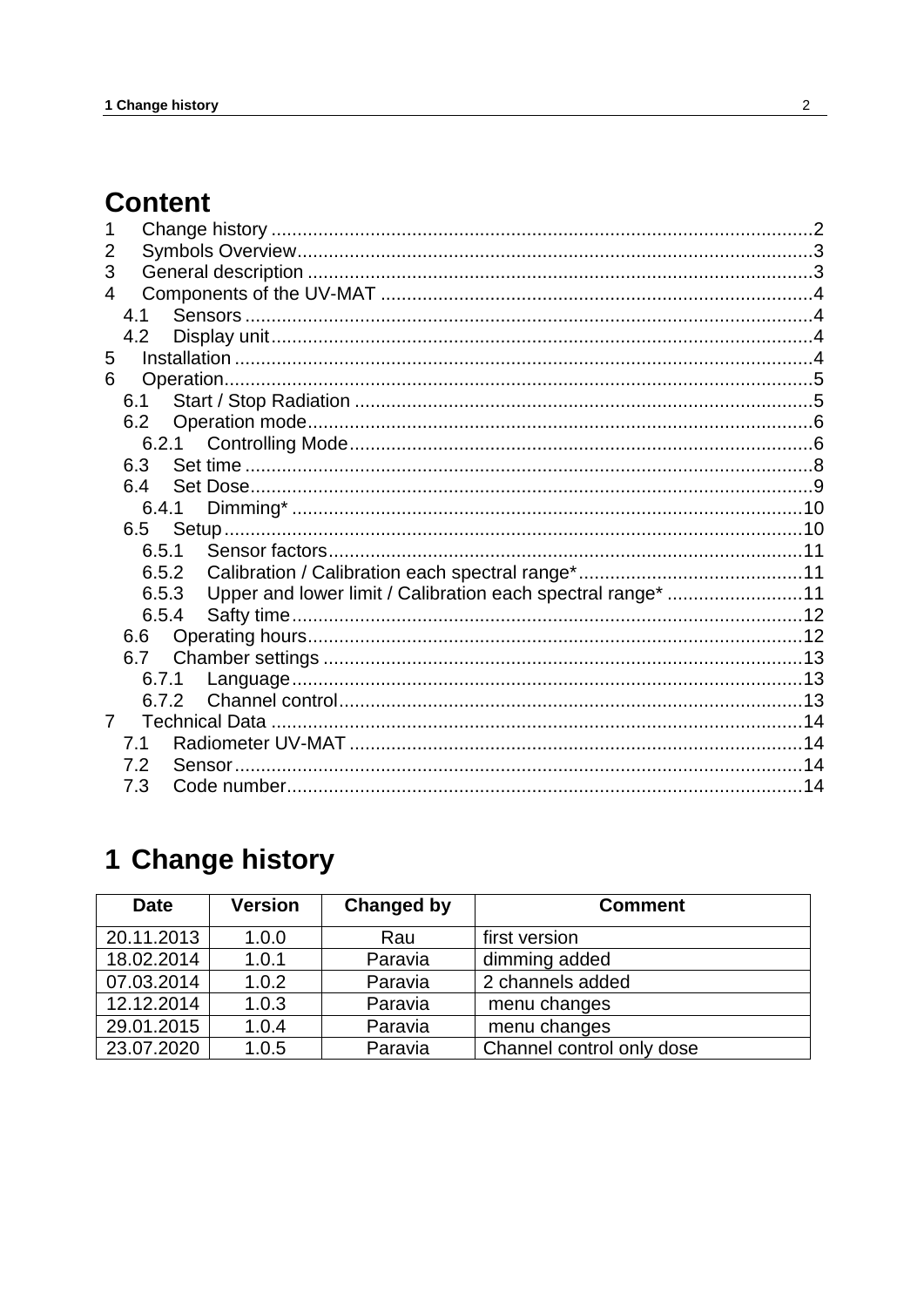# <span id="page-2-0"></span>**2 Symbols Overview**





Meaning:

Failure to observe the mentioned instructions can result in a damage of the device.



Meaning:

Instructions are to be observed for the regular operation.

Meaning:

Optional functions, not available for every device

# <span id="page-2-1"></span>**3 General description**

\*

The UV-MAT serves for the independent dosage control of UV irradiation. Due to this sensitive area of application it is equipped with several safety functions.

Thus the microcontroller system, the maximum irradiation time and the sensor function is observed. A detected irregularity causes a warning or in the case of substantial irregularities the lamps are switched off.

The radiation is measured with two sensors. It is possible to enter a calibration factor in order to display the radiation value in another position than the sensor position.

The working with the equipment is very simple because of the use of modern microcontroller technique.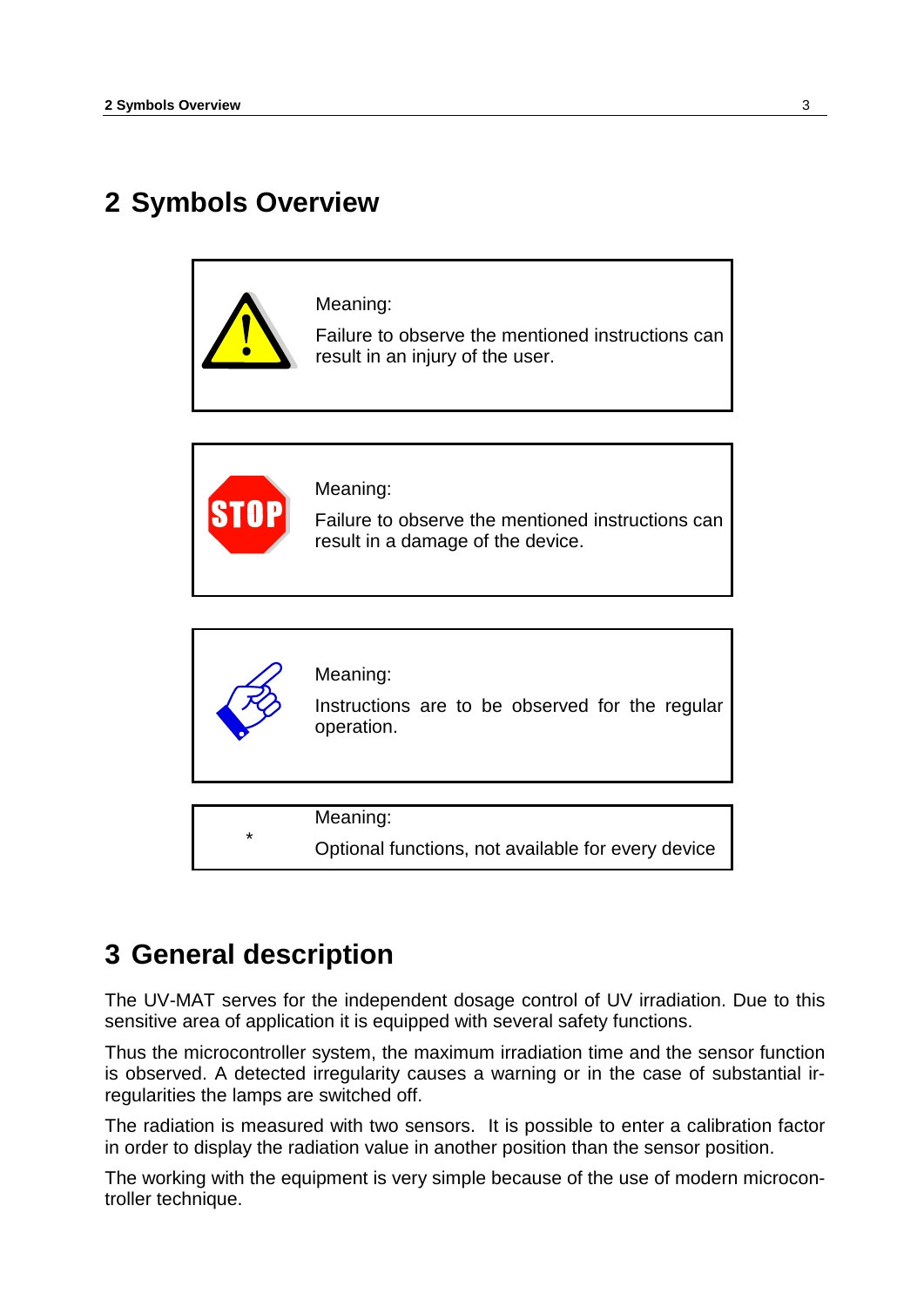# <span id="page-3-0"></span>**4 Components of the UV-MAT**

### <span id="page-3-1"></span>**4.1 Sensors**

The sensors are preinstalled and adapted to the lamps, meaning UVC sensor for UVC lamps for example. The sensors are cosine corrected. Due to this cosine correction it is possible to measure all lamps from a one position.

## <span id="page-3-2"></span>**4.2 Display unit**

The display unit contains the power supply, the microcontroller system with display and keyboard and the output relays. The sensors are connected to the backside of the display unit.

# <span id="page-3-3"></span>**5 Installation**

Connect the display box to the chamber using the big HARTING connector. Connect the sensor/sensors to the display box.

Connect the irradiation camber with the mains.

After the power on of the equipment the following start logo appears:

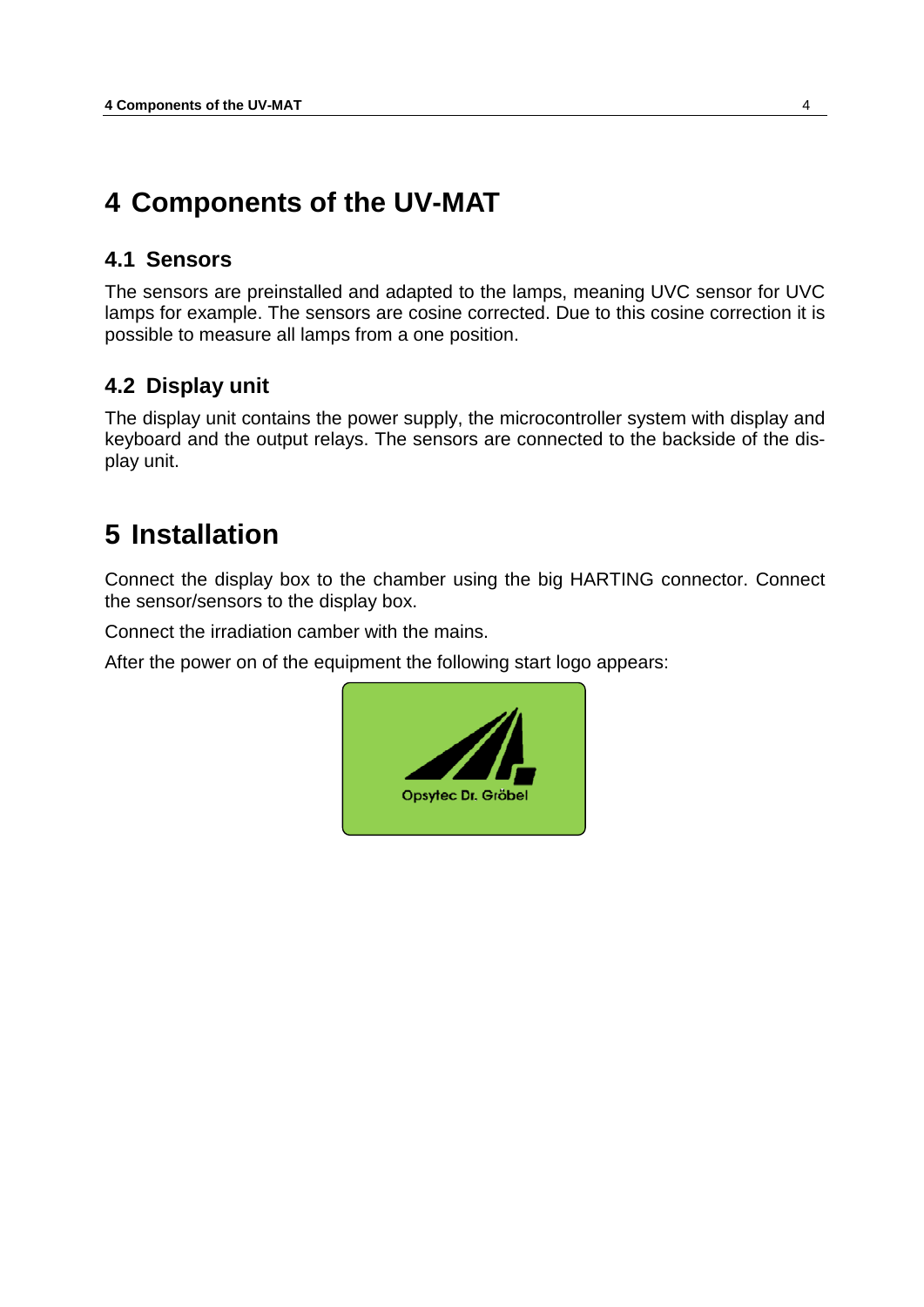# <span id="page-4-0"></span>**6 Operation**

Two seconds after startup the main menu appears:



Use the four cursor keys  $\triangle, \triangleright, \triangle, \triangledown$  and the center ok key ( $\checkmark$ ) to navigate through the menu. Inverted text highlights the selected menu item.

To confirm the selected function press the  $\checkmark$  key.

Press the  $\triangleleft$  key to return to previous menu.

### <span id="page-4-1"></span>**6.1 Start / Stop Radiation**

Start an irradiation by selecting "Start Radiation" and press  $\checkmark$ .

In time controlled operation mode the current irradiation time and end time are displayed in the form DD:HH:MM:SS.

| Time |             |  |
|------|-------------|--|
| Time | 00:00:00:44 |  |
| End: |             |  |
| CH1: | 00:10:00:00 |  |
| CH2: | 00:12:00:00 |  |
|      |             |  |

In dose controlled operation mode the current irradiance in mW/cm², the actual irradiation time, the current dose (Is:) and the target dose (Set:) are displayed:

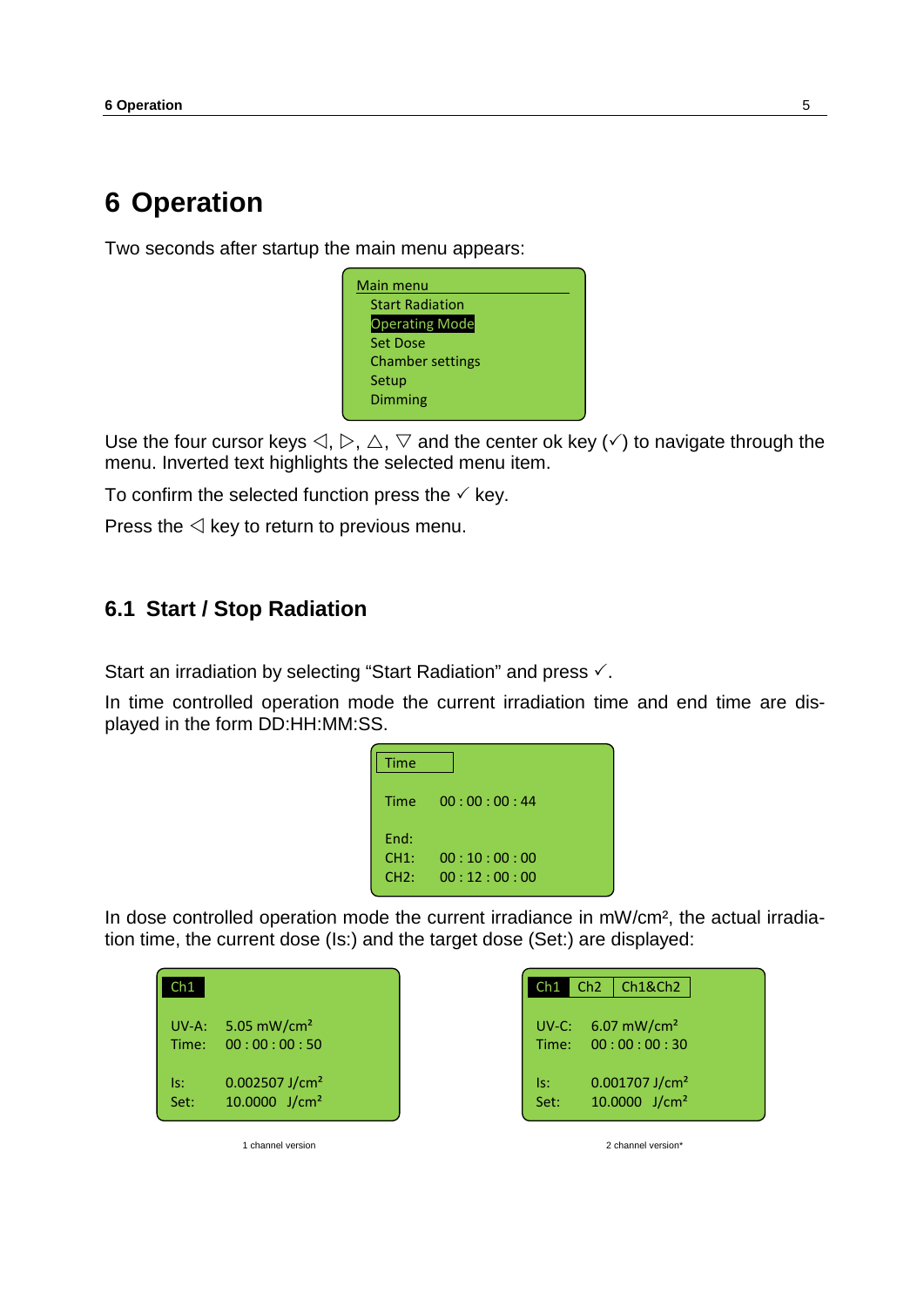

For 2-channel version only\*:

Use to  $\triangleleft$  and  $\triangleright$  keys to switch channel screens.



Stop an irradiation by pressing  $\checkmark$  for at least 2 seconds.



## <span id="page-5-0"></span>**6.2 Operation mode**

Select operating mode the select dose controlled or time controlled irradiation.

#### <span id="page-5-1"></span>**6.2.1 Controlling Mode**

Select operating mode the select dose controlled or time controlled irradiation.



Confirm by with  $\check{\phantom{1}}$  or  $\triangleright$ . With  $\preceq$  you can cancel your input and go back to main menu.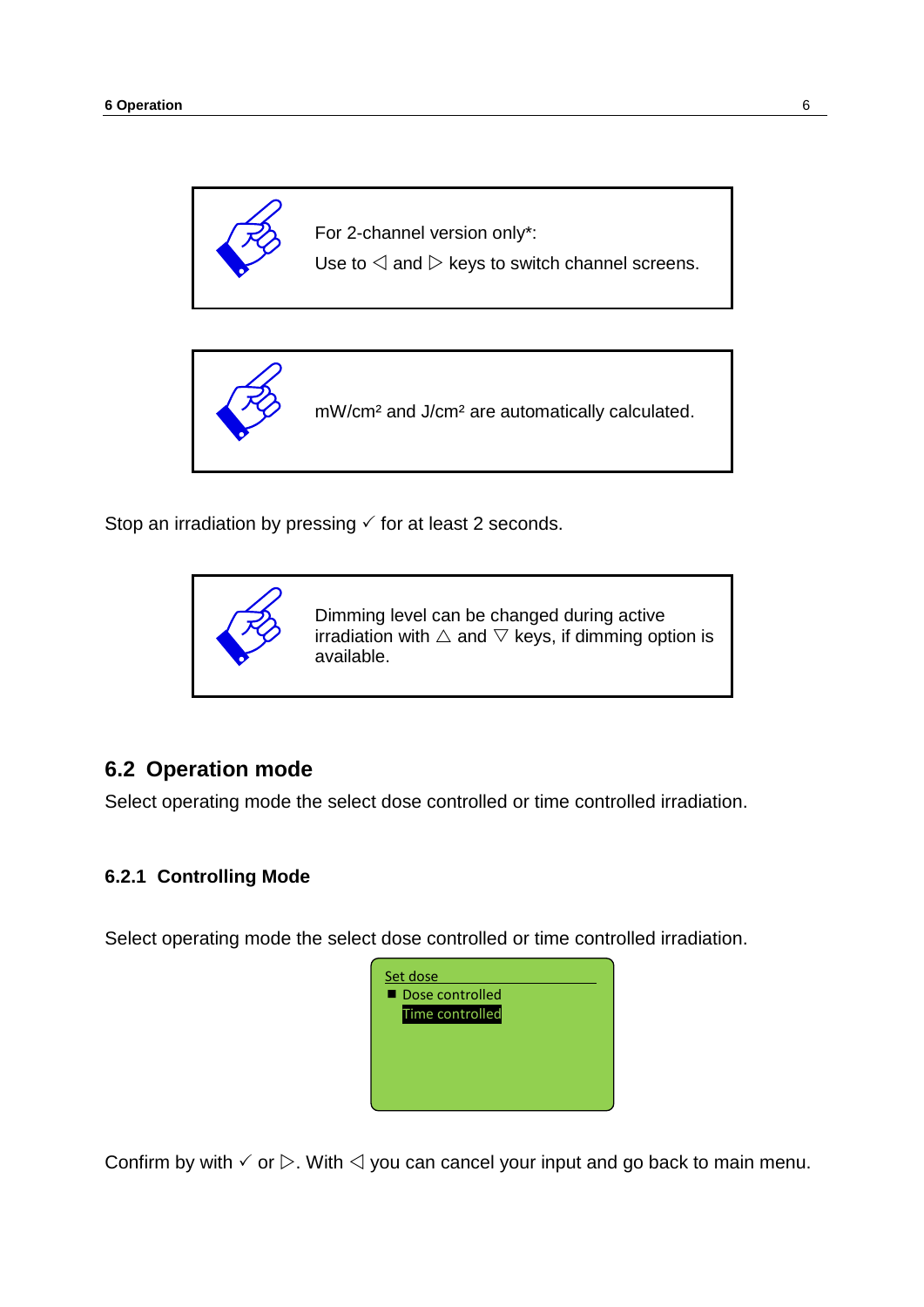

In dose controlled mode the irradiation time is automatically controlled and stops if the desired dose is reached. Note a sensor must be connected therefore.



In time controlled mode the irradiation time controlled by a timer only. On the display only the irradiation time is displayed. A sensor is not necessary.

For 2-channel version: set irradiation time is selectable for both channels individually.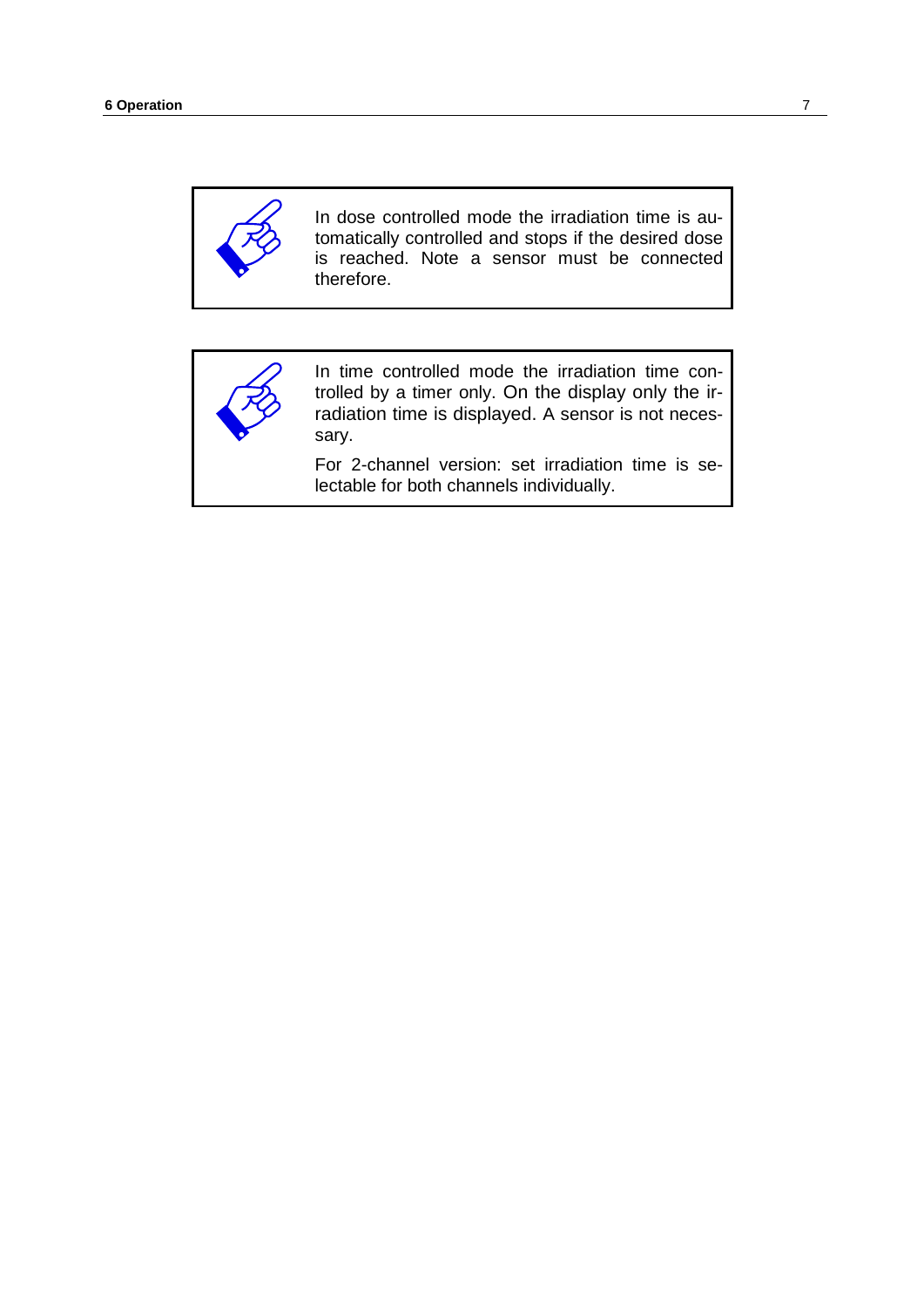### <span id="page-7-0"></span>**6.3 Set time**

Depending on the operation mode you can set the duration of irradiation:

| Set duration                                         |  |
|------------------------------------------------------|--|
| <b>Target duration</b><br>DD HH MM SS<br>00:00:01:00 |  |

Use  $\triangleleft$  and  $\triangleright$  keys to select day (DD), hours (HH), minutes (MM) or seconds (SS). Use  $\triangle$  and  $\triangledown$  to enter value and confirm with  $\checkmark$ .



The maximum duration is 99 days, 23 hours, 59 minutes and 59 seconds.

For 2-channel version: set irradiation time can be set different for both channels.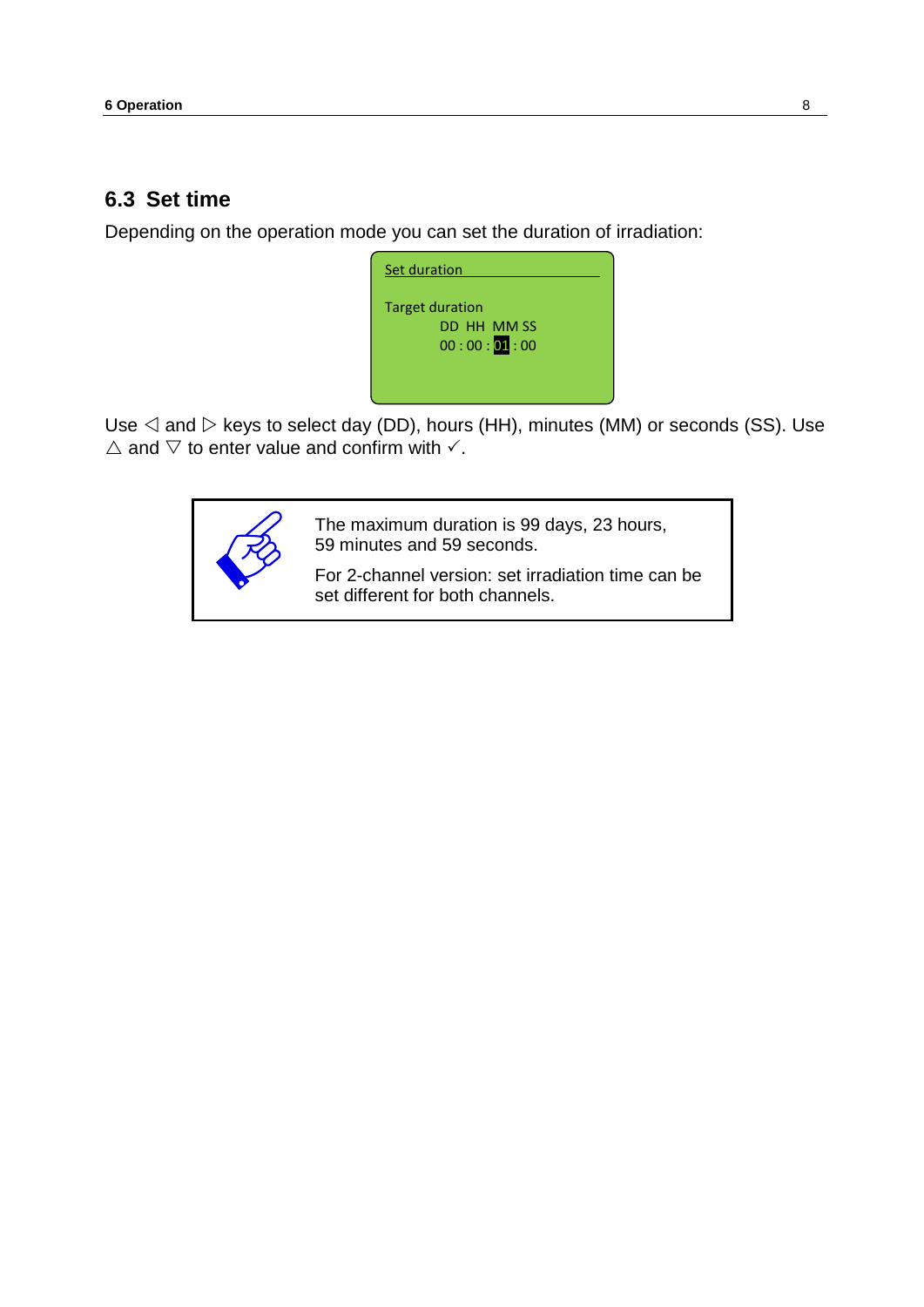### <span id="page-8-0"></span>**6.4 Set Dose**

Set the target dose for an irradiation (or channel\*):



Use  $\triangleleft$  and  $\triangleright$  keys to select day (DD), hours (HH), minutes (MM) or seconds (SS). Use  $\triangle$  and  $\nabla$  to enter value and confirm with  $\checkmark$ .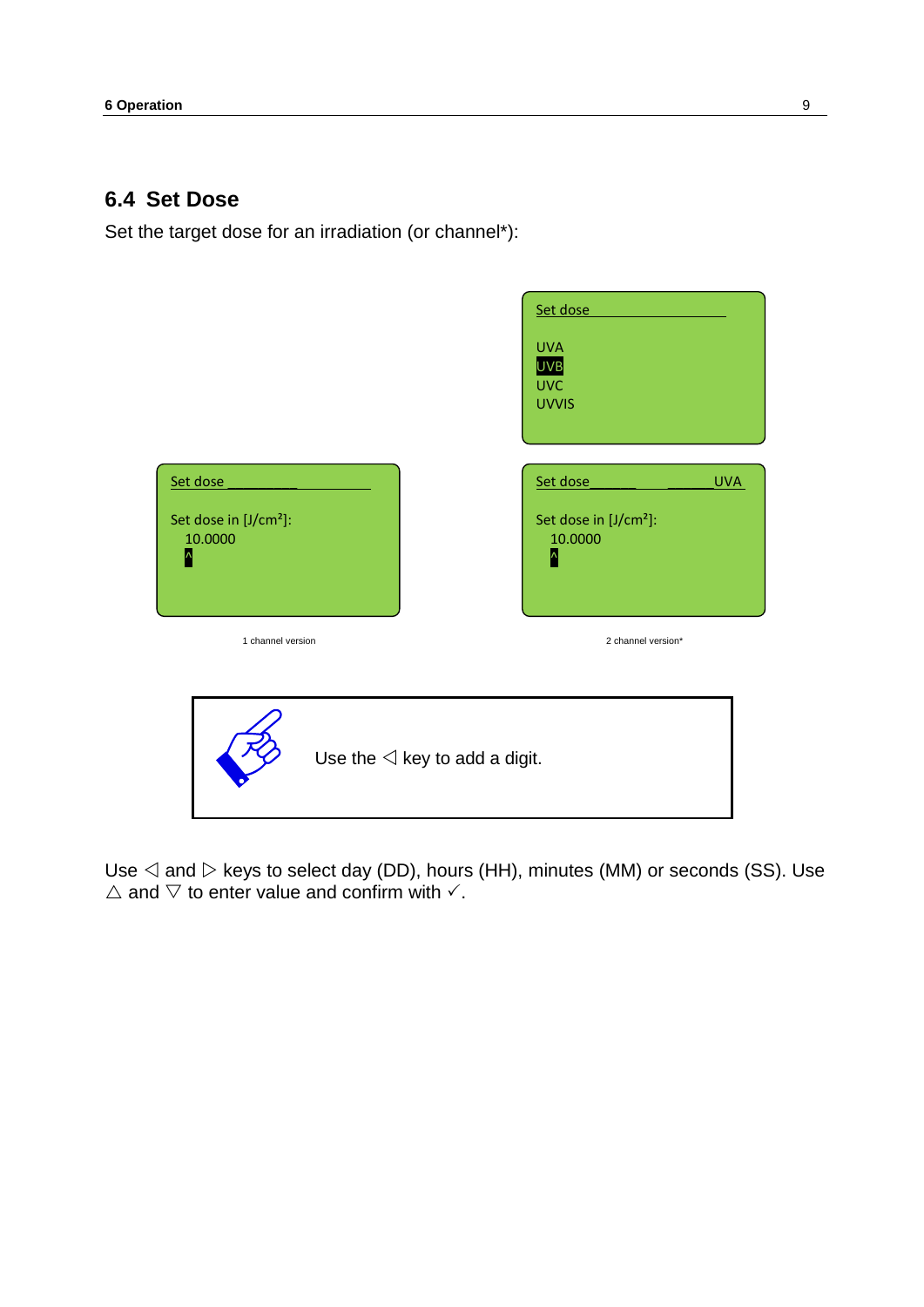#### <span id="page-9-0"></span>**6.4.1 Dimming\***

Select dimming to adjust lamp output. Therefor got to menu "Dimming", select channel to be dimmed:

| <b>Dimming level</b> |  |  |
|----------------------|--|--|
| Setting: 90%         |  |  |
|                      |  |  |
|                      |  |  |
|                      |  |  |

Use  $\triangle$  and  $\nabla$  keys to set desired value. Confirm with  $\checkmark$ .



Dimming level can be changed during active irradiation with  $\triangle$  and  $\nabla$  keys.

## <span id="page-9-1"></span>**6.5 Setup**

Using this menu you can set the system settings. Therefore enter the PIN code, *see chapter technical data*, must be entered.

|                         | Enter password: |  |         |                   |
|-------------------------|-----------------|--|---------|-------------------|
| Hours CH1:              |                 |  | 1:00:00 |                   |
| Hours CH <sub>2</sub> : |                 |  |         | 5:00:00           |
|                         |                 |  | 0 0 0   |                   |
| (I) UVA (II) NC         |                 |  |         | v <sub>1.02</sub> |

Even without PIN the operational hours, connected sensors and firmware version are displayed. After entering PIN and confirmation with OK you can change system settings:

| Setup<br>Sensorfactors               |
|--------------------------------------|
| Safty time<br><b>Operating hours</b> |
|                                      |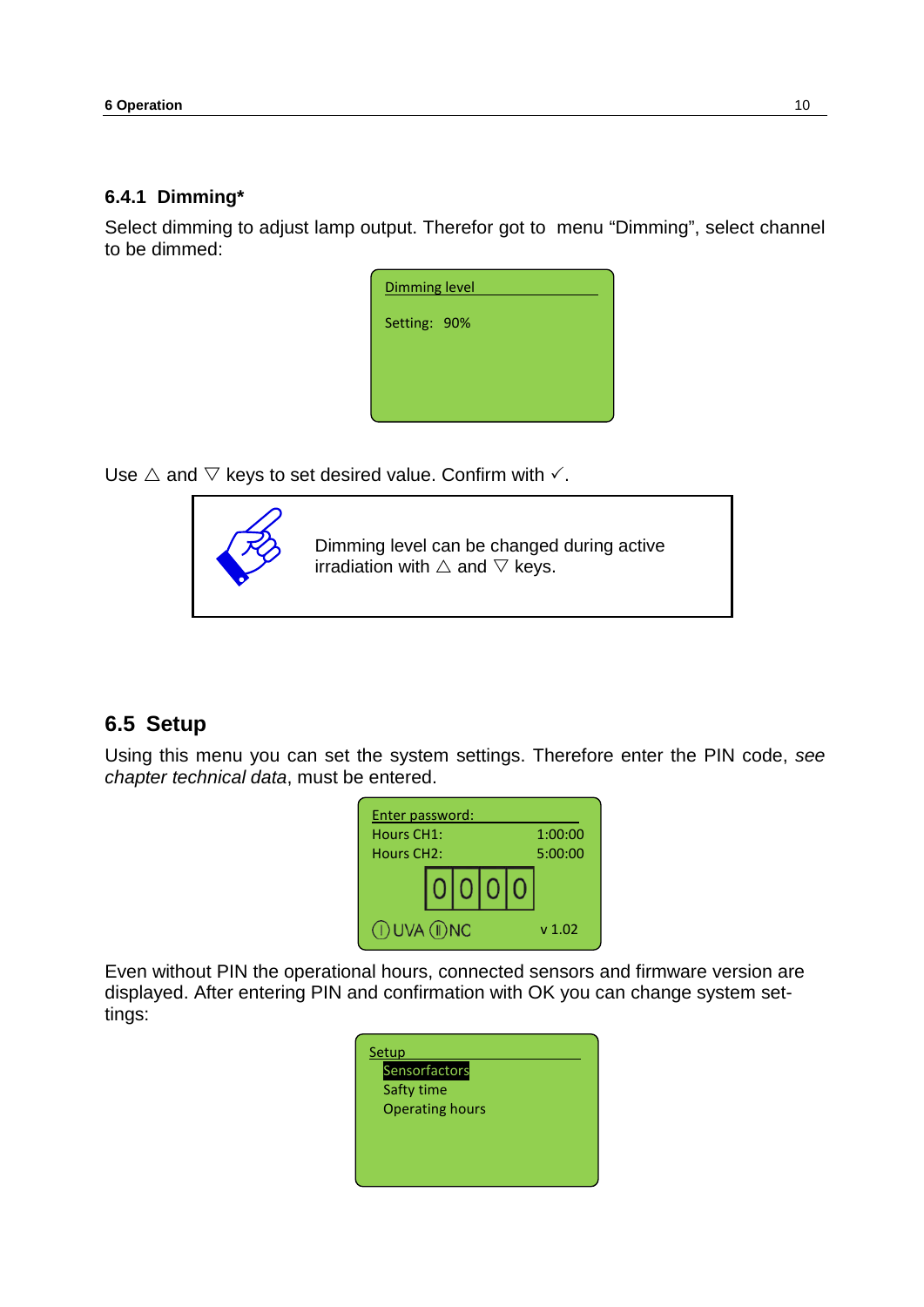#### <span id="page-10-0"></span>**6.5.1 Sensor factors**

In this submenu the sensor specific adjustments are placed. It is possible to do the sensor calibration and set the upper and lower limits. In all three submenu points you have to decide first for which sensor port you want to do the adjustment, if Your UV-Mat version is capable of more than one sensor.

#### <span id="page-10-1"></span>**6.5.2 Calibration / Calibration each spectral range\***

The calibration factor is used to calculate the irradiance for another place then the senor place. For example:

| <b>Calibration factor UVC</b> |  |
|-------------------------------|--|
| Set:<br>1.0000                |  |

The standard value for this is 1.000 (one). Therefore the irradiance is the irradiance at the sensor place.

If you want to convert the reading for another position you have to measure the irradiance in the target position and in the sensor position. The result of the division from the target value and the sensor value is the necessary calibration factor.

Navigate with  $\triangle$ ,  $\triangleright$  and set value with  $\triangle$ ,  $\triangledown$ . Confirm with  $\checkmark$  to go back to setup menu.



#### <span id="page-10-2"></span>**6.5.3 Upper and lower limit / Calibration each spectral range\***

The upper and lower limits have the function of monitoring the sensors. For example:

| <b>Upper limit UVC</b>                   |  |
|------------------------------------------|--|
| Set in [mW/cm <sup>2</sup> ]<br>200.0000 |  |

For the determination of the limit values you have to set the upper limit on 200 mW/cm² and the lower limit on 0 mW/cm². No error can occur with this setup (if the calibration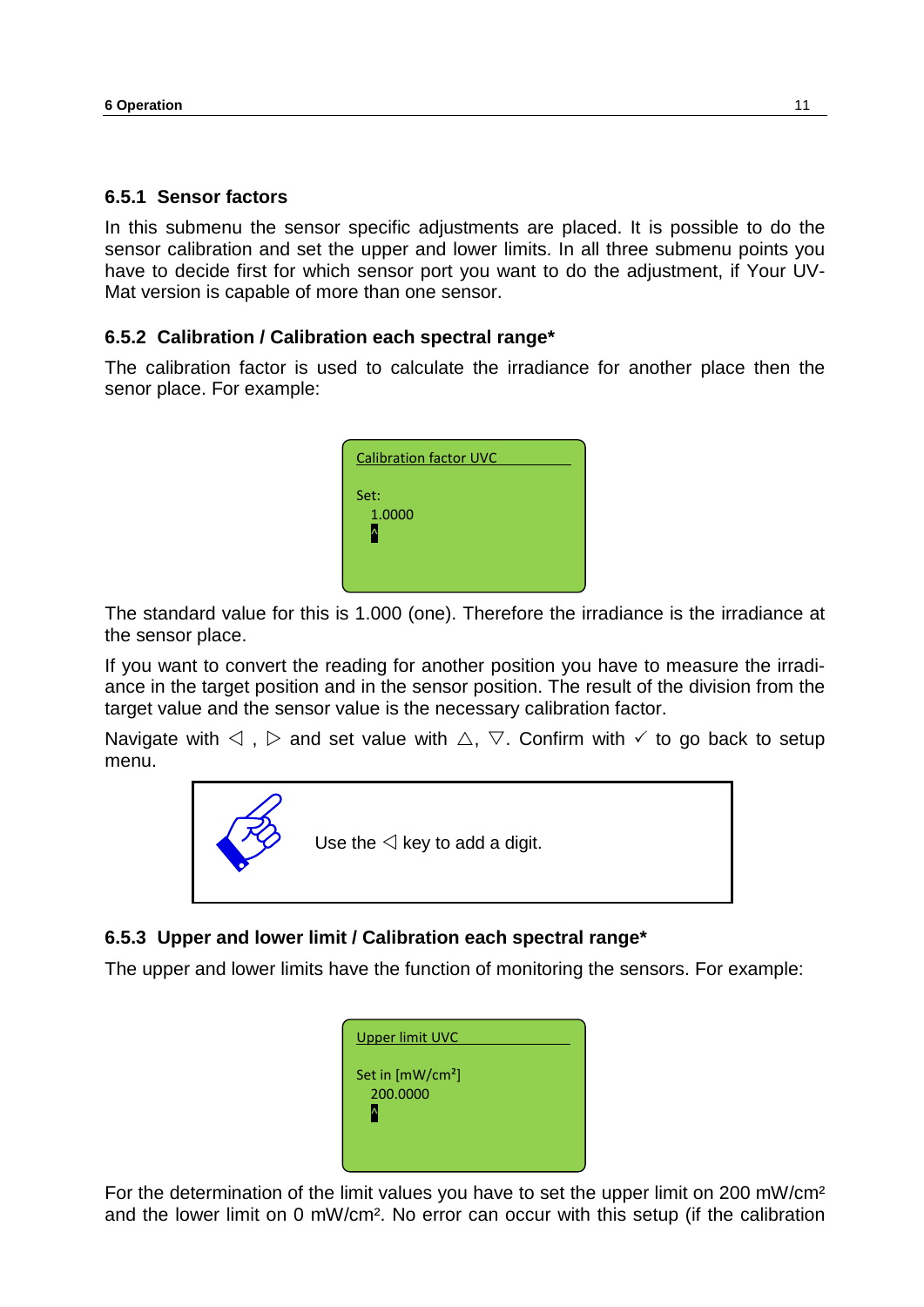factor is set to 1.0). After an adequate warm up time you have to read the values and can now adjust the upper and lower limit e.g. ±25% of the sensor value. Strong fluctuations during the warming up should be faded out with the delay time.

#### <span id="page-11-0"></span>**6.5.4 Safty time**

Timing values can be adjusted in menu "safty time". See delay time, max. time and waiting time.

#### **6.5.4.1 Delay time**

The delay time is the time, which the UV-AB-Mat waits until it starts to monitor the sensor signal. It should be as long as the lamps need to get on a constant irradiancy delivery.

#### **6.5.4.2 Max. time**

Max. time is a safety function. After reaching this time the irradiation is stopped. This value should be programmed carefully, because it can be very important e.g. sunburn through a wrong input of the dose can be prevented.

#### **6.5.4.3 Waiting time**

The waiting time is the time after the irradiation which must be waited to start a new irradiation. This time should be so long, that double irradiation is to be excluded. Maybe some lamps also need a cool-down phase, so "waiting time" may prevent hot-reignition. It should be set at least to **3 seconds** to prevent immediate user restart of the lamps.

### <span id="page-11-1"></span>**6.6 Operating hours**

The user may reset the lamps operating hours using the menu item. Reset must be confirmed by pressing  $\triangleleft$  for at least 2 seconds.



Note that the displayed operating hours are only stored if an irradiation is stopped by UV-MAT. If the UV-MAT / irradiation chamber is switched off during irradiation the operating hours aren't stored and so faulty.



Use the hardware operating hours display on the chamber front side to control the lamp aging if necessary.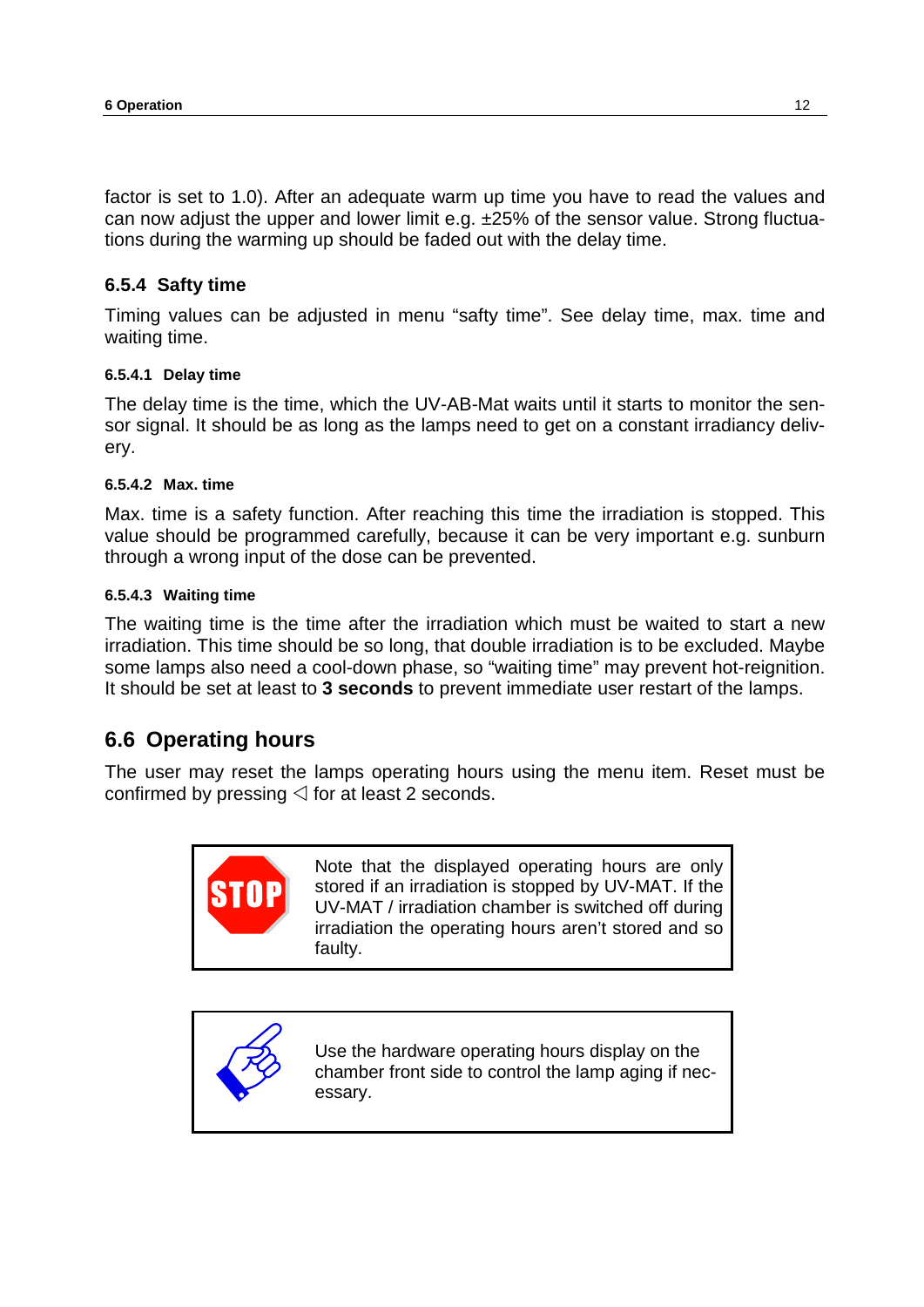## <span id="page-12-0"></span>**6.7 Chamber settings**

#### <span id="page-12-1"></span>**6.7.1 Language**

The UVMAT comes with a menu in the German and English language.



Select the desired language with the keys  $\nabla$  and  $\triangle$  and confirm with  $\checkmark$ .

### <span id="page-12-2"></span>**6.7.2 Channel control**

Use channel control to select mode



**CH1 controls:** all lamps controlled by CH1 by reached dose

**CH2 controls:**all lamps controlled by CH2 by reached dose

**CH1-CH1; CH2-CH2:** odd-numbered lamps controlled by CH1, even-numbered lamps controlled by CH2. The lamps are controlled by each sensor using this mode. This setting makes sense, while other setting may be for special applications.

Note, that the channel control is displayed during irradiation in the upper right corner. Here the icons have e.g. the following meaning: